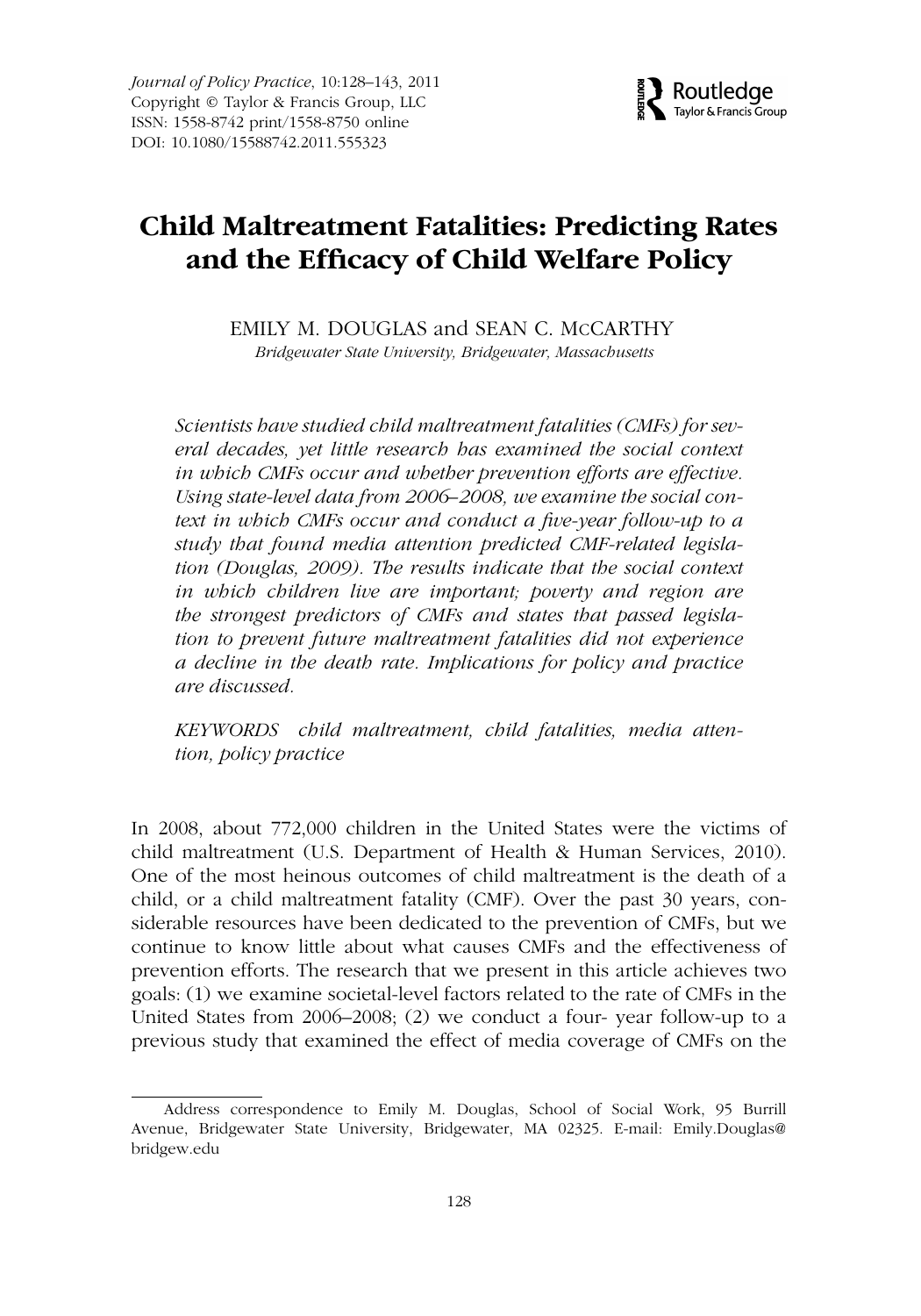passage of state-level child welfare policy (Douglas, 2009). In that study we determined that, consistent with rational actor theory (Brennan, 2001), states with higher levels of media attention pass more legislation intended to prevent CMFs. We do not, however, know the effectiveness of such legislation i.e., whether fewer children die as a result of maltreatment.

#### CHILD MALTREATMENT FATALITIES

Child maltreatment fatalities describe a wide range of causes of death that include actively killing a child such as through beatings, a shaking injury, or suffocation, and passively killing a child such as through medical neglect, leaving a newborn unattended, or not providing necessary supervision for children. According to the National Child Abuse and Neglect Data System (2000), a CMF can result from a child dying from abuse or neglect, or that the maltreatment was a contributing factor to the death. In 2008, 40% of victims died from a combination of abuse and neglect, 32% died from neglect, 23% died from physical abuse; the cause of death for the remaining children was unknown or due to less prevalent types of maltreatment such as medical, psychological, or sexual abuse (U.S. Department of Health & Human Services, 2010). According to a literature review by Douglas (2005), CMFs are underestimated in the United States; researchers estimate that a couple thousand children die from maltreatment each year (Herman-Giddens et al., 1999) and that 30% to 50% of CMF cases were previously known to child welfare services (Anderson, Ambrosino, Valentine, & Lauderdale, 1983; Beveridge, 1994). UNICEF (2003) reports that the rate of CMFs in the United States is three times higher than the average among other leading countries.

### FACTORS RELATED TO CHILD MALTREATMENT FATALITIES

Data at the individual-level reveal that age is the most consistent and reliable risk factor for becoming a victim of a CMF. Younger children, especially infants, are at an elevated risk for becoming victims (Anderson et al., 1983; Kunz & Bahr, 1996). In fact, in an analysis of children under the age of 34 months, Smithey (1998) found that as children grow older, perpetrators use increasingly violent methods to kill their victims. Although there are slightly higher rates of males than females who are the victims of CMFs, this difference is not statistically significant (Levine, Freeman, & Compaan, 1994). Racial minorities, especially African Americans, are overrepresented among those who are the victims of CMFs, and thus are more at risk to become victims (Herman-Giddens, Smith, Mittal, Carlson, & Butts, 2003; Levine et al., 1994). CMF victims are usually killed by a caregiver, and most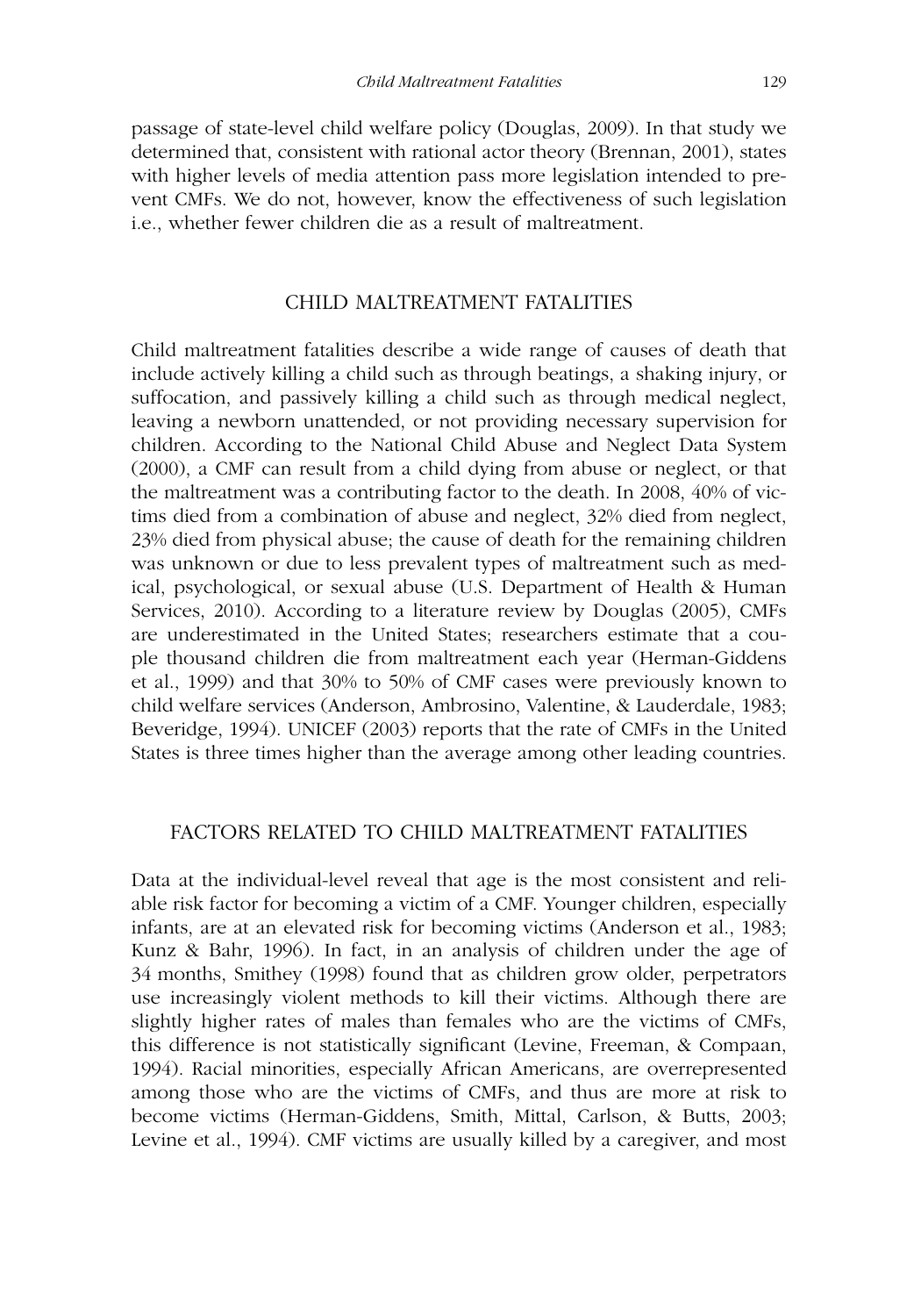often their mothers—presumably because mothers generally do more caregiving than fathers (U.S. Department of Health & Human Services, 2009). In fact, as the level of relational intimacy between the victim and perpetrator decreases, the level of violence used against the child usually increases (Smithey, 1998). Individuals who kill children through maltreatment are usually younger (Herman-Giddens et al., 2003; Kunz & Bahr, 1996) and have lower-levels of socio-economic status (Stiffman, Schnitzer, Adam, Kruse, & Ewigman, 2002). Victims of CMFs are more likely to come from families that have experienced a major life stressor, such as the birth of a child, unemployment, or a change in residence (Lucas et al., 2002) and they are more likely to have non-family members living in their households (Stiffman et al., 2002).

Researchers have also examined which factors might be related to CMFs at the societal level. For example, Straus and colleagues have examined this at both the state-level within the United States and at the national level. Using U.S. data from 1960–1980, Straus (1987) found that the unemployment rate, percent of the population living in urban centers, and funding for schools were related to infant homicide rates. With regard to toddlers, he found that a number of other sociodemographic factors were related to the homicide rate: marital-rape laws, percent of population living in urban centers, owner-occupied housing rate, crowded housing rate, divorce rate, assault rate, alcoholism among women, teen birth rate, and the assault rate. In a study about nation-to-nation comparisons, Burns and Straus (1987) found that higher levels of infant homicide were related to higher levels of spending on military and higher levels of approval of corporal punishment against children. Lower levels of infant homicide were related to higher levels of spending on economic development and human services, and lower levels of approval of corporal punishment. These findings speak to the importance of the culture in which a child lives and also point to higher levels of risk in social contexts that are more impoverished. However, this literature has primarily focused on very young children and has not examined the social context in which all minor children die from maltreatment. In addition, no studies have examined the influence of child welfare practice characteristics on the rate of CMFs. We begin to address both of these gaps in the current study.

## RESEARCH ON LEGISLATION TO PREVENT MALTREATMENT FATALITIES

CMFs often swing the ideological pendulum within the child welfare system, regarding whether the profession adheres to an ideological model of family preservation or child safety (Gelles, 1996). The child welfare profession is especially subject to crisis-inspired ideological swings in practice (Erickson,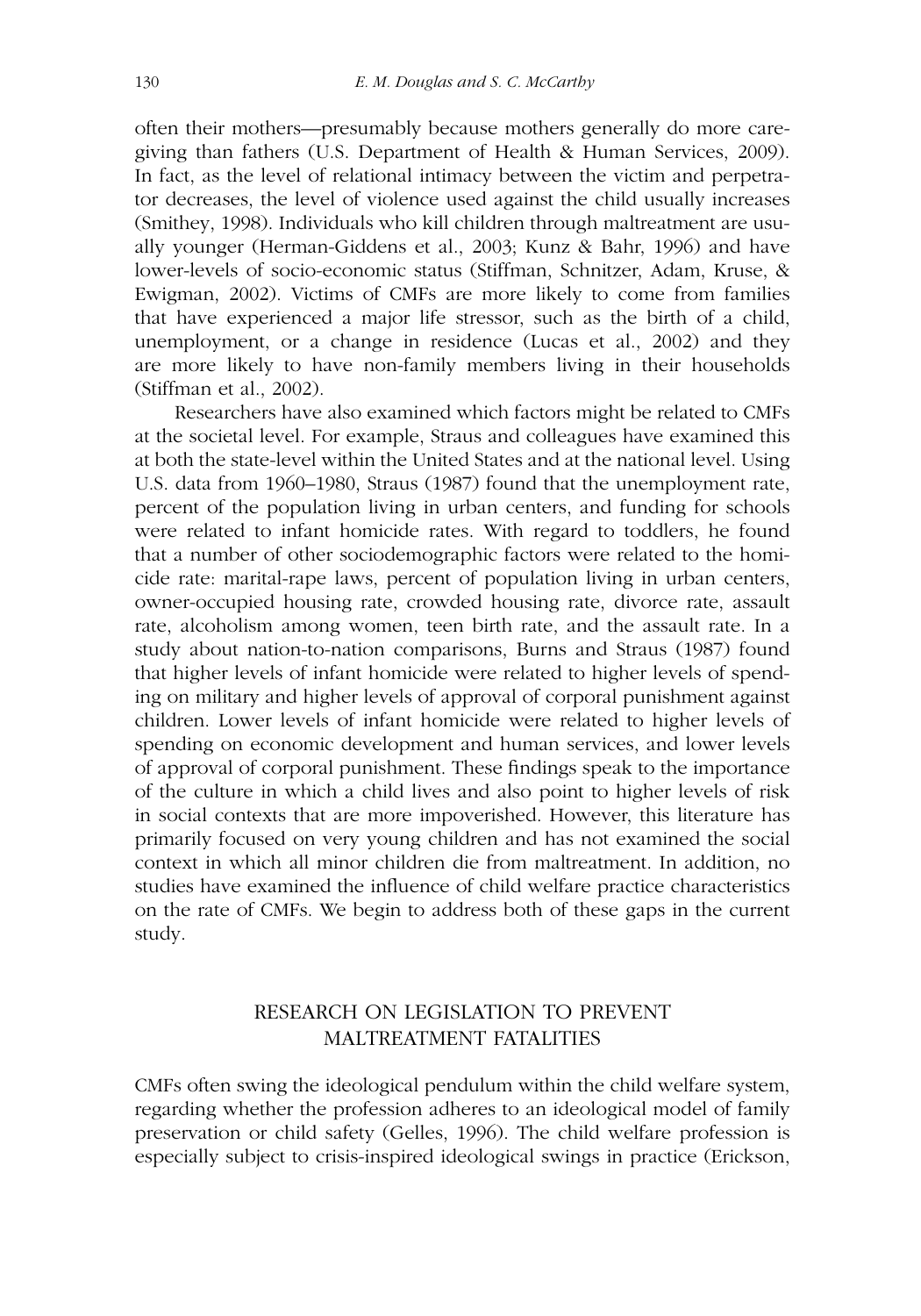2000; Kadushin, 1976) based on who perpetrates this crime against a child. Since the inception of the child welfare profession, there has been tension concerning how to best serve maltreating parents and their children. Some professionals favor a model where preserving the family is paramount with the provision of services (Barthel, 1992; Hartman, 1993); others favor child safety and the removal of children from maltreating parents (Gelles, 2001; Wald, 1988). When a child dies in a birth home, the pendulum swings toward the practice model of child safety; when a child dies in a foster home, the profession moves toward family preservation (Gelles, 1996, 2001; Murphy, 1997).

It has been commonly accepted that the public outrage that follows a child's death leads to reform within state-level child welfare policy (Gelles, 2001), and in some instances, federal child welfare policy (Johnson, Baker, & Maceira, 2001; Stein, 2003). Previous research has demonstrated a relationship between scandal and legislative change in child welfare policy (Gainsborough, 2007). Before our 2009 publication it was unclear whether child welfare policy that was adopted in the wake of a CMF was symbolic or substantive in nature. Our 2009 publication parceled out legislation that was potentially related to CMFs, such as prevention, public education, comprehensive risk assessments on families, mandatory reporting, and other similar topics that have been the target of CMF prevention efforts (Douglas & Cunningham, 2008). The results of our analysis confirmed that with regard to responding to CMFs, state legislators act in accordance with the rational actor model of policy making, which states that decision makers respond rationally; they weigh all of their options, and select the most "rational" choice given the circumstances (Graham & Zelikow, 1999). States that had more media coverage of agency-related CMFs were more likely to pass legislation that was intended to prevent CMFs in the future. The second purpose of the current article is to examine the effect of that legislation and determine if states that passed more CMF-related legislation experienced a decline in the rate of CMFs.

#### CURRENT STUDY

A number of studies have reviewed factors that place children at risk for becoming victims of a CMF, but there is little research that examines the social context in which children have been killed. The research that exists has examined only infants and toddlers and is several decades old. The purpose of this article is to investigate state-level factors that are related to CMFs and to assess the potential impact of legislation that was intended to prevent future CMFs on the CMF rate. The following two questions were addressed: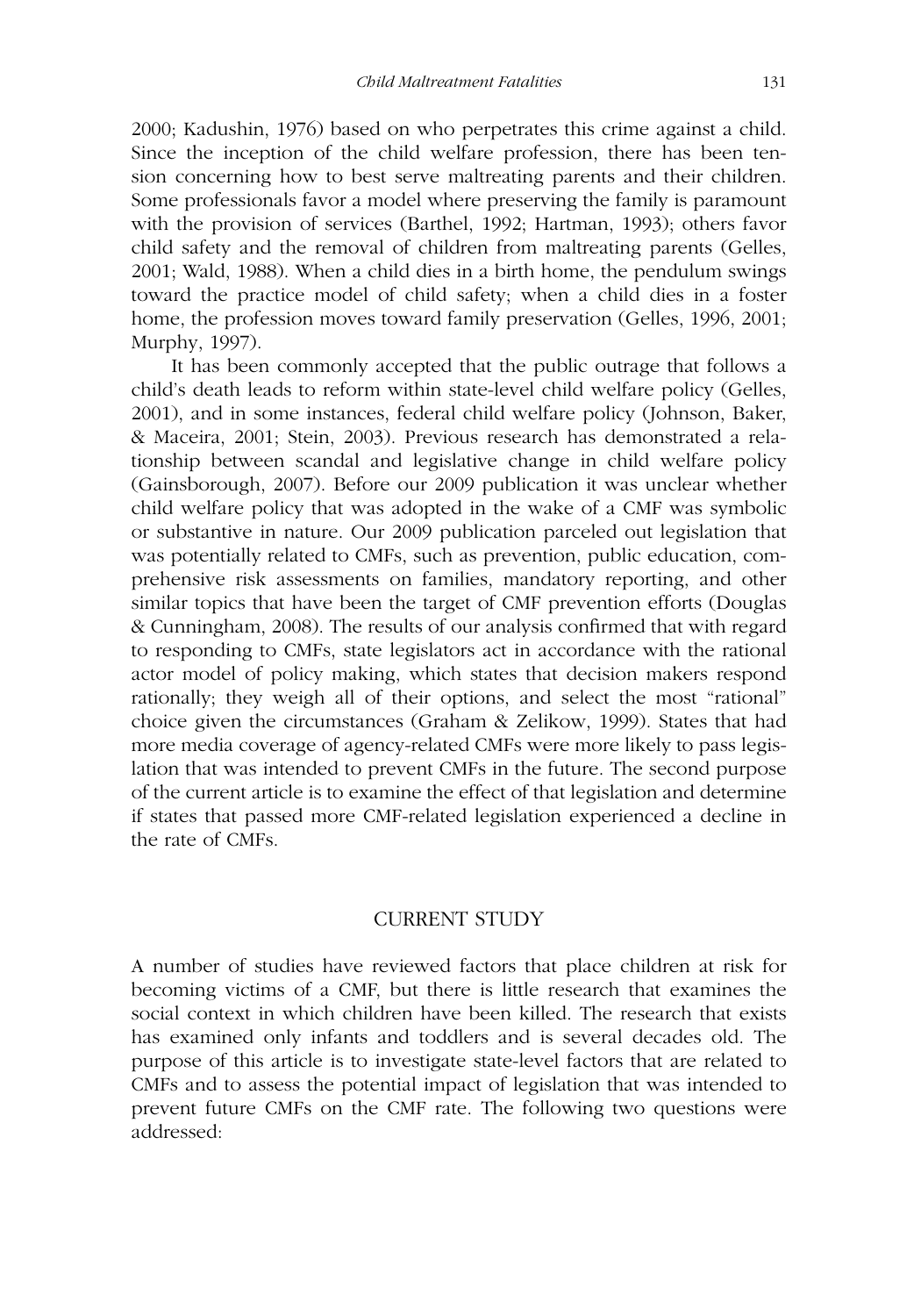- 1. What state-level and child welfare practice characteristics are related to the CMF rate?
- 2. Did states that passed more CMF-prevention legislation experience a reduction in the rate of deaths four years later?

### **METHODS**

### Data

The state-level data for this study come from government sources and think tanks. The variables for this study include child welfare and state characteristics. The data come from multiple three-year time spans to measure the pre and post phases of the implementation of new child welfare legislation. As noted, this study is, in part, a follow-up to Douglas (2009), which examined the influence of media attention to CMF in 2001, 2002, and 2003 on legislation that was passed in 2002, 2003, and 2004—allowing for a one-year lag time between media attention and the passage of legislation. In the second half of this article we investigate the difference between the rate of CMFs before and after the legislation was passed. The data of interest for this portion of the study are set five years apart: the CMF rates for 2001, 2002, and 2003 (the "pre" years), are paired with the same data for 2006, 2007, and 2008 (the "post" years). Finally, not all of the states provided CMF data. Thus, for most of the analyses *n*=138–139 instead of 150.

## Dependant Variables

In the first set of analyses we sought to determine factors related to the CMF rate, which is the number of children per 100,000 in the population who die from maltreatment and are reported and known to state child welfare agencies. In this first set of analyses, the dependent variable was the CMF rate for the years 2006, 2007, and 2008 (the "post" years) from the U.S. Department of Health and Human Services, Administration for Children & Families. For the second set of analyses we sought to determine the rate of change before and after the passage of new CMF-related legislation. We used the CMF rate for the years 2001, 2002, and 2003, and 2006, 2007, and 2008, respectively.

### Independent Variables

#### STATE CHARACTERISTICS

We included a number of state characteristics that, based on the literature, would be potentially related to the rate of CMFs.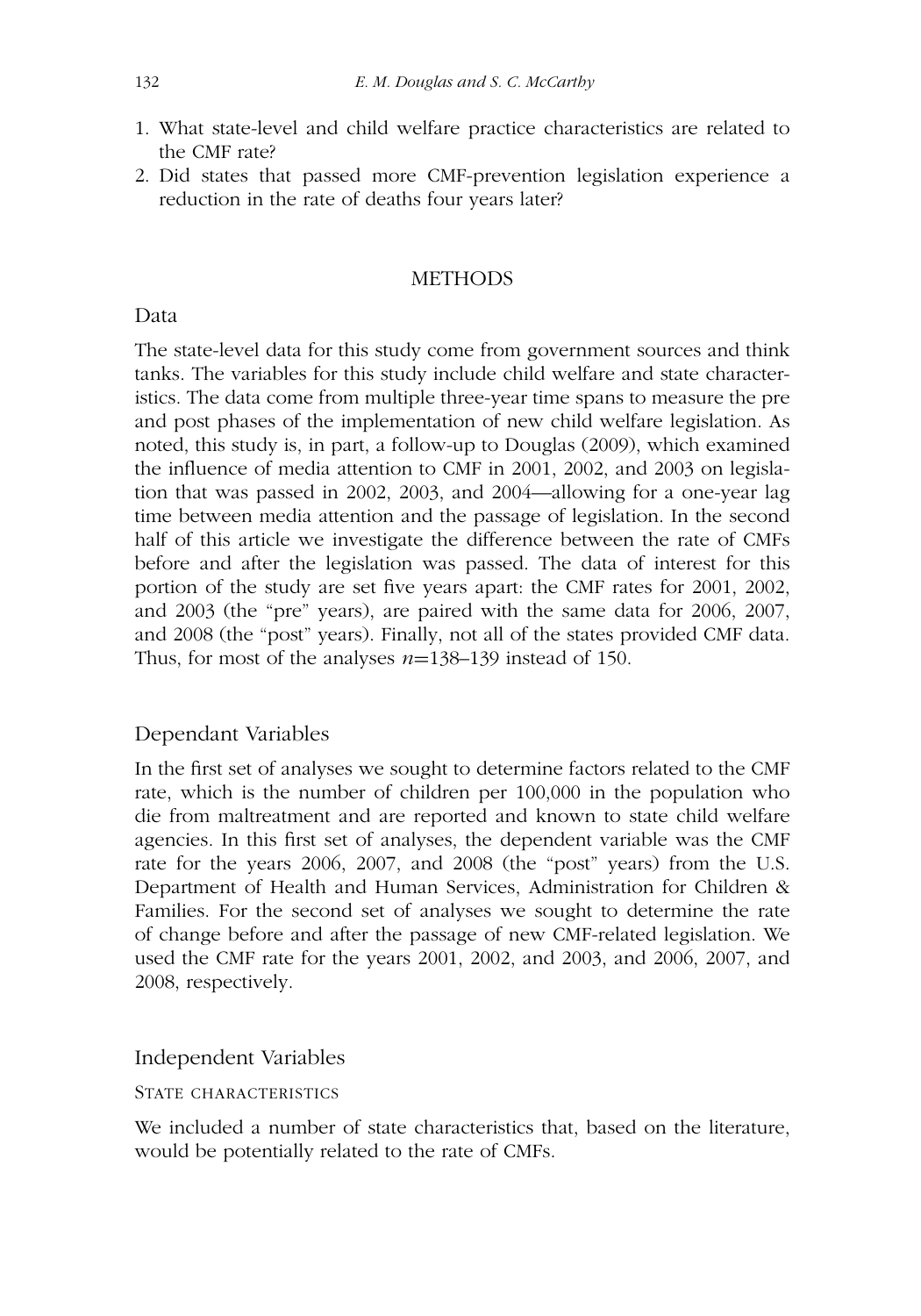Alcohol and drug abuse*/*dependence. Previous macro-level research found women's abuse of alcohol at the state-level is related to the homicide rate among toddlers (Straus, 1987). We included a measure of alcohol and*/*or drug abuse and*/*or dependence that was calculated by the Substance Abuse Mental Health Services Administration for the years 2006–2008. We anticipated a positive relationship between alcohol and drug use and CMFs.

Crime. Maltreatment fatalities among toddlers has been linked to the state crime rate (Straus, 1987). Thus, we included a measure of violent crimes committed per 100,000 members of the population from the Bureau of Justice Statistics for 2006–2008. We anticipated a positive relationship between the rate of crime and CMFs.

Housing. Housing has shown to be related to child homicides and maltreatment deaths at both the micro and macro-levels. Research on macrolevel data has shown that the percent of owner-occupied housing is inversely related to homicide rates among toddlers (Straus, 1987). Children who come from homes that provide shelter to non-family members are at a higher-risk for CMFs (see Douglas, 2005 for a review), as has higher levels of density per housing unit (Straus, 1987). Thus, we included measures of home ownership—percent of owner-occupied homes—as well as the mean size of households per state, also from the Census Bureau, Current Population Survey, 2006–2008. We anticipated that higher rates of home ownership would be inversely related to CMFs, but that households with more individuals would be positively related to the CMF rate.

Race. African Americans have been shown to be at an elevated risk for CMFs (Herman-Giddens et al., 2003) and are also overrepresented in the child welfare system (U.S. Department of Health & Human Services, 2009). The percent of African Americans in each state for the years 2006–2008 were also derived from the U.S. Census Bureau Current Population Survey. We anticipated a positive relationship between this variable and the CMF rate.

Region. Rates of crime (McCall, Land, & Cohen, 1992) and maltreatment (Linksy & Straus, 1986) often vary by region, thus three dummy variables were included to indicate the region of the country for each state. The dummy for the northern region was the reference category. Our coding system for region of the nation is consistent with that used by the U.S. Census Bureau. At a very minimum, we anticipated that there would be higher rates of CMFs in the south.

Socioeconomic status. Socioeconomic status has been shown to be related to CMFs, both at the individual and societal levels (Levine et al., 1994). State poverty rates for the years 2006–2008 were taken from the U.S. Census Bureau Current Population Survey. Level of education at the individual level is associated with higher rates of infant homicide (Overpeck, Trumble, Berendes, & Brenner, 1999); thus, we also included the percent of the population with a college education in each state for the years 2006–2008. We anticipated an inverse relationship between socioeconomic status and the CMFs.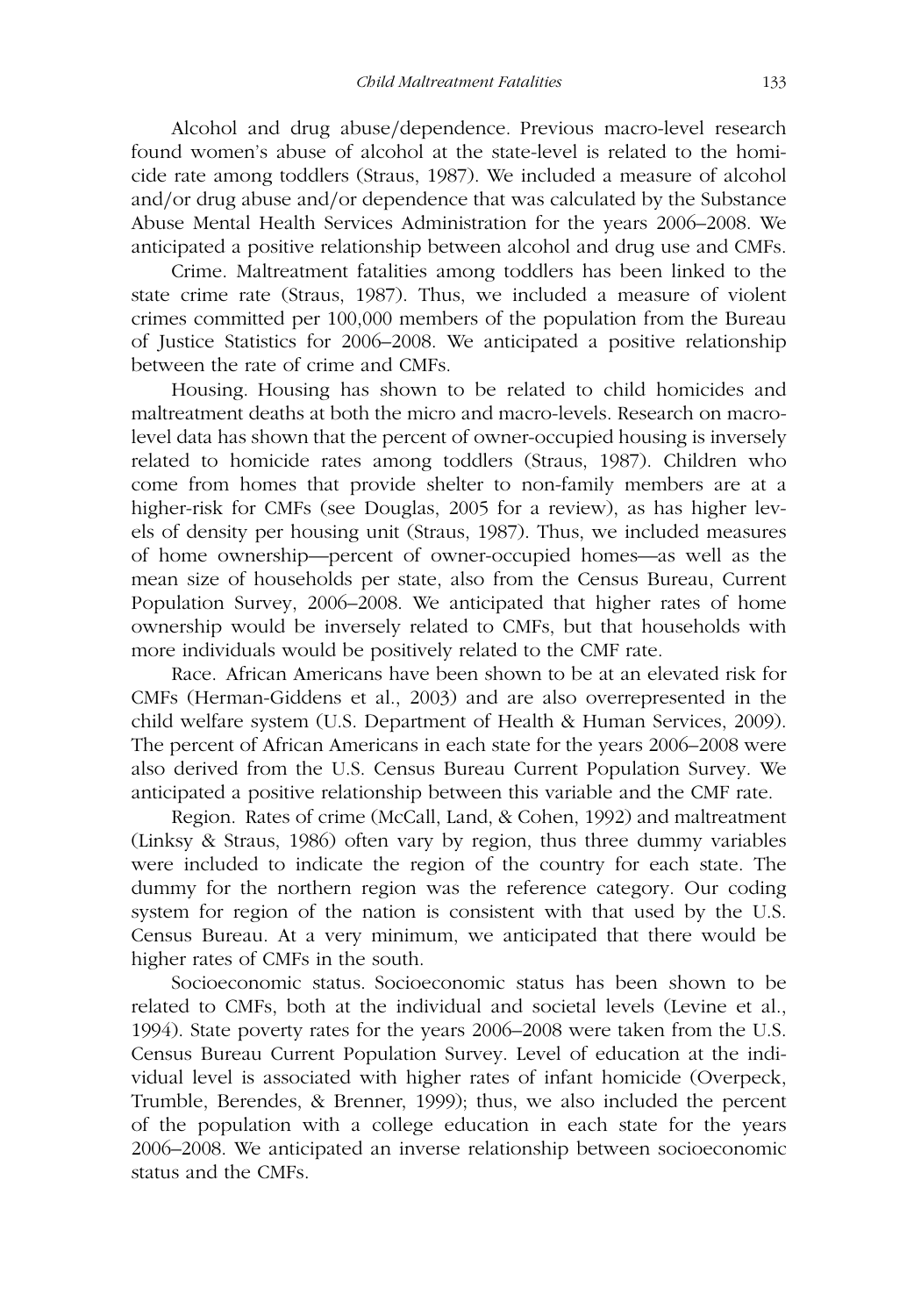Child welfare practice and support variables. Child welfare practice characteristics have not been included in analyses that predict CMFs.

Substantiation rate. The child maltreatment investigation substantiation rate is calculated by comparing the number of substantiated or "founded" cases of maltreatment with the number of investigations for child maltreatment completed in a given year for each state. The 2006–2008 data for this variable come from the U.S. Department of Health and Human Services, Administration of Children and Families. This is the first time that a measure of this child welfare practice characteristic has been included in research and its inclusion is exploratory.

Child welfare spending. Research has documented that states spending fewer dollars on social issues and social welfare systems often have higher rates of social problems (Linksy & Straus, 1986; Straus, 1994). We included a measure of total child welfare spending, which included federal, state, and local. These 2003 figures were calculated by the Urban Institute (Scarcella, Bess, Zielewski, Warner, & Geen, 2004) and are the most easily accessible data close to the 2006–2008 period. We included the 2003 statistics for each of the three-year period in our study. We anticipated a negative relationship between spending and CMFs.

#### RESULTS

#### Factors Related to the Rate of CMFs

Table 1 rank orders the CMF rate for the years 2006–2008; the mean=1.88 per 100,000 children. Those states with the highest rates of CMFs were predominantly in the southern and middle regions of the nation. There was less uniformity among states with lower rates of CMFs. About half of these lower-ranking states clustered in the northeast, but not all, such as Idaho, Iowa, Wyoming, and Arizona. We then examined the relationship between the CMF rate and the independent variables using Pearson's correlation analysis. Only those variables that were statistically significant at the bivariate-level were used in a multivariate ordinary least squares regression analysis. Two variables (percent African American and alcohol and drug use) were dropped from the regression analysis because of problems with net suppression (Meyers, Gamst, & Guarino, 2006). We used the backward step method in the regression analysis (Meyers et al., 2006). The parsimonious statistics for the final model are presented in Table 2, which had an  $R<sup>2</sup>=35$ . The model shows that the only variables that reliably predict CMFs are the crime rate, poverty level, and region of the country. States that have higher levels of poverty have more CMFs. Specifically, for each additional percent of the population that lives in poverty, the CMF rate increases by .09 per 100,000 children. States in the South and in the Midwest had higher levels of CMFs than states in the North or West. The rate of violent crime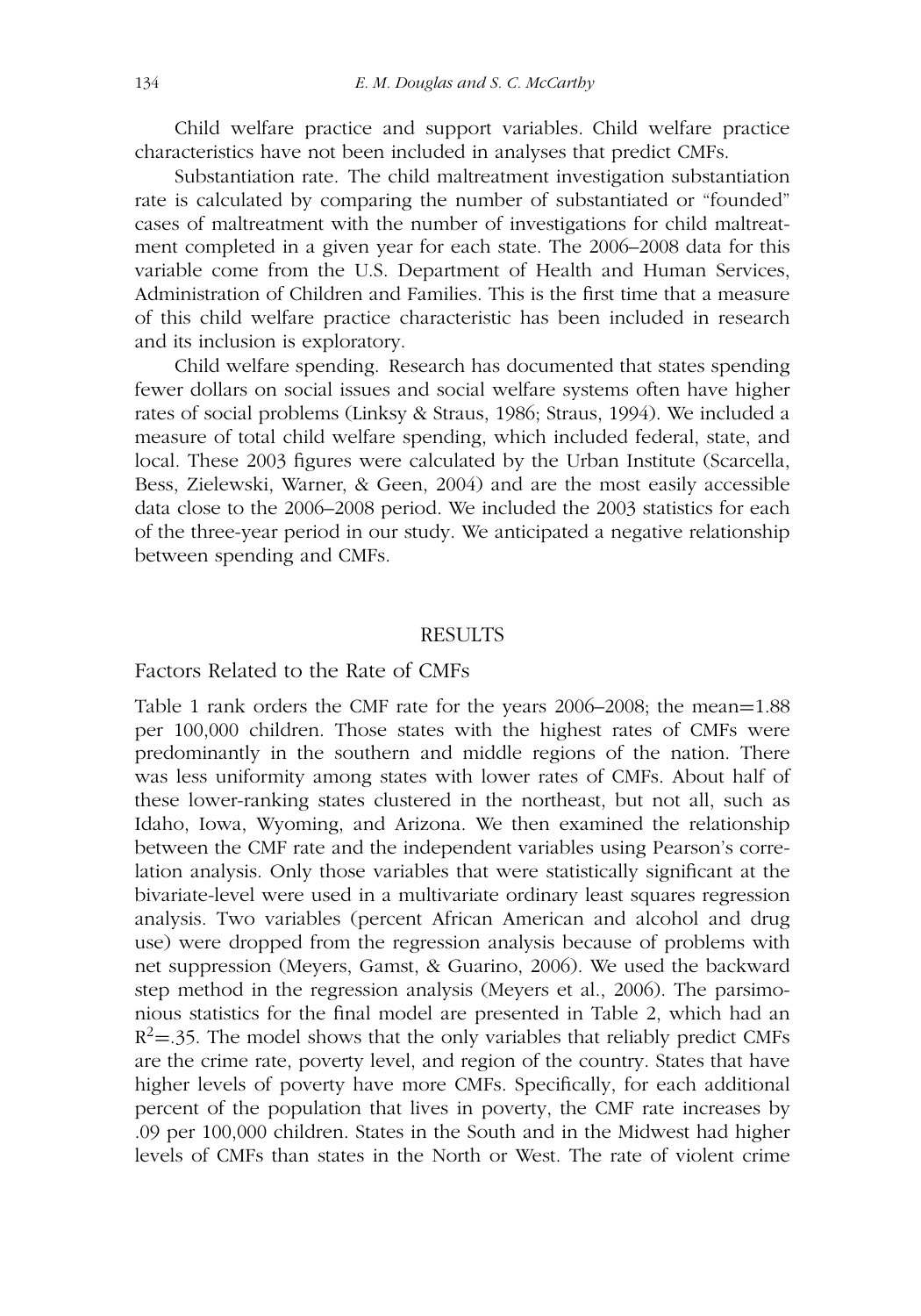| Rank           | State          | Mean CMF rate |  |
|----------------|----------------|---------------|--|
| 1              | Florida        | 3.96          |  |
| $\overline{c}$ | Nebraska       | 3.59          |  |
| $\overline{3}$ | Texas          | 3.57          |  |
| $\overline{4}$ | Kentucky       | 3.28          |  |
| 5              | Oklahoma       | 3.26          |  |
| 6              | Missouri       | 3.16          |  |
| 7              | Louisiana      | 2.89          |  |
| 8              | Ohio           | 2.88          |  |
| 9              | Arkansas       | 2.86          |  |
| 10             | West Virginia  | 2.75          |  |
| 11             | Tennessee      | 2.74          |  |
| 12             | Indiana        | 2.71          |  |
| 13             | New Mexico     | 2.66          |  |
| 14             | Nevada         | 2.64          |  |
| 15             | Georgia        | 2.54          |  |
| 16             | Michigan       | 2.47          |  |
| 17             | Colorado       | 2.35          |  |
| 18             | Illinois       | 2.10          |  |
| 19             | New York       | 2.08          |  |
| 20             | Alabama        | 1.99          |  |
| 21             | South Dakota   | 1.86          |  |
| 22             | South Carolina | 1.86          |  |
| 23             | California     | 1.81          |  |
| 24             | Mississippi    | 1.74          |  |
| 25             | Oregon         | 1.66          |  |
| 26             | Wisconsin      | 1.64          |  |
| 27             | Virginia       | 1.61          |  |
| 28             | Utah           | 1.58          |  |
| 29             | Washington     | 1.54          |  |
| 30             | New Jersey     | 1.52          |  |
| 31             | Pennsylvania   | 1.50          |  |
| 32             | Alaska         | 1.47          |  |
| 33             | North Dakota   | 1.40          |  |
| 34             | Minnesota      | 1.25          |  |
| 35             | Kansas         | 1.20          |  |
| 36             | Hawaii         | 1.17          |  |
| 37             | Arizona        | 1.10          |  |
| 38             | Wyoming        | 1.06          |  |
| 39             | Iowa           | 1.03          |  |
| 40             | Vermont        | 1.02          |  |
| 41             | New Hampshire  | 0.78          |  |
| 42             | Maine          | 0.72          |  |
| 43             | Connecticut    | 0.53          |  |
| 44             | Delaware       | 0.49          |  |
| 45             | Montana        | 0.46          |  |
| 46             | Idaho          | 0.33          |  |
| 47             | Rhode Island   | 0.00          |  |

**TABLE 1** Ranked Means of CMF Rates by State in Descending Order, 2006–2008

*Note:* Rates are per 100,000 children. Maryland, Massachusetts, and North Carolina did not report data. The Mean rate=1.88.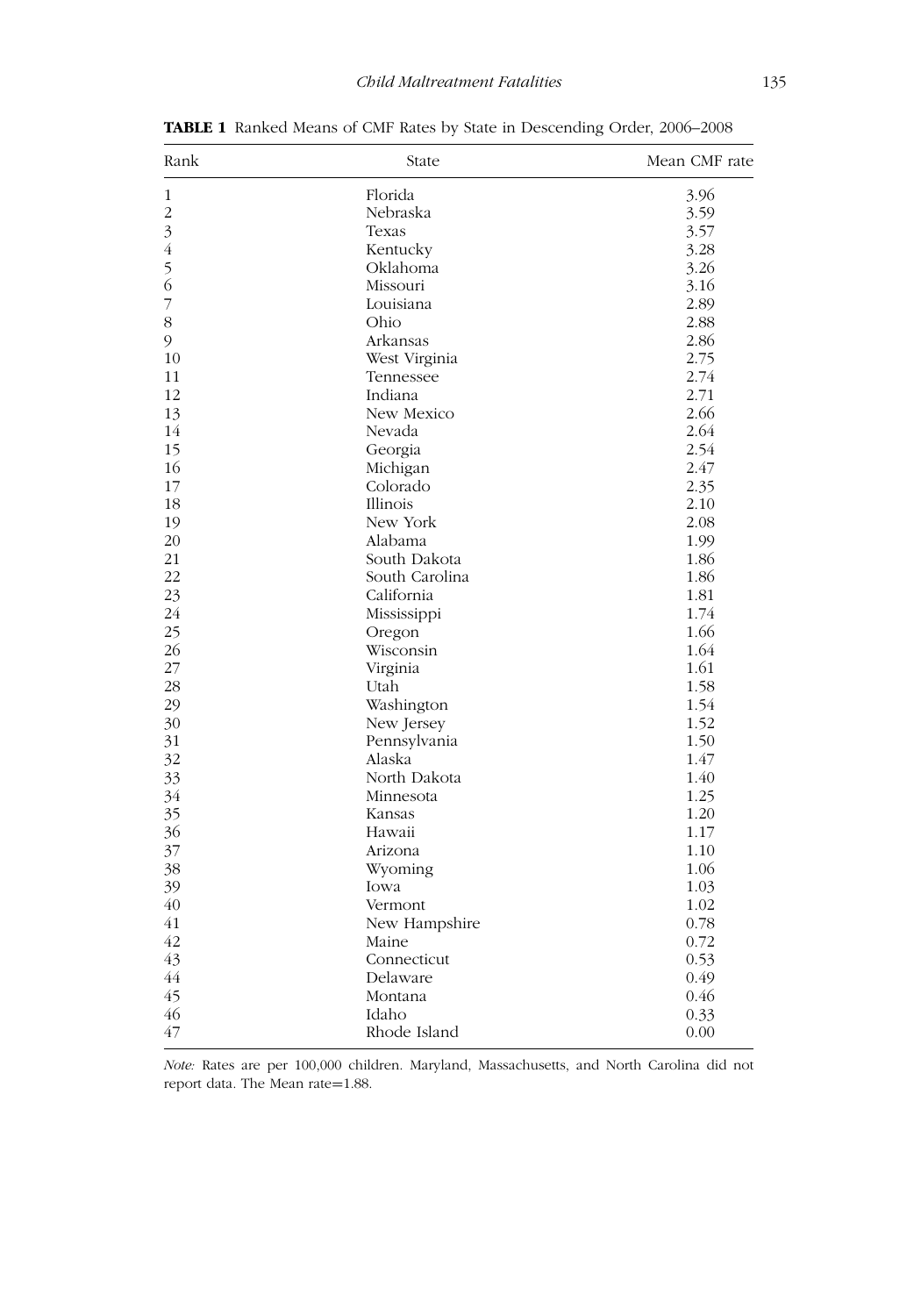| Variable                                                 |              | SE B         |              |              |              |
|----------------------------------------------------------|--------------|--------------|--------------|--------------|--------------|
| Crime level <sup>a</sup>                                 | 0.02         | 0.01         | 0.28         | 3.48         | .001         |
| Poverty level <sup>b</sup>                               | 0.09         | 0.03         | 0.25         | 2.95         | .004         |
| Region: Midwest <sup>c</sup><br>Region: South $\epsilon$ | 0.76<br>0.51 | 0.19<br>0.23 | 0.31<br>0.21 | 4.04<br>2.22 | .000<br>.028 |

**TABLE 2** Parsimonious OLS Regression Analysis Statistics for State-level Variables Predicting 2006–2008 CMF Rate

*Note:*  $R^2 = .35$  (N = 138, p < .001).<br><sup>a</sup>Violent crimes per 100,000 population. Variable was divided by 10 for this regression analysis. bPoverty level is percent of state population that is at or below the poverty line.

aDummy variable, North and West are the reference categories.

predicts CMFs, where each additional one-unit increase in the crime rate increases CMFs by .02 per 100,000 children. There was no statistical relationship between the other independent variables and the CMF rate.

Change in CMF Rate: Pre and Post New Child Welfare Legislation

We first examined the difference between the pre- and post-legislation CMF rate by subtracting the pre-CMF rate  $(M=1.79)$  from the post-CMF rate  $(M=1.88)$ . The mean of the "change" variable = .09 did not provide strong support for a change in the CMF rate. We then conducted a paired *t*-test between the pre- and post-CMF rates and found that there was not a statistically significant difference between the rate of death at these two points, *t*= −.90, *p*=.37. Next we conducted a bivariate analysis between the variable which measured the number of CMF legislation that was passed in 2002–2004, the post-CMF rate, and the rate of change in CMFs to determine if states that had passed more CMF-prevention-related legislation were more likely to experience a reduction in the CMF rate. We found no relationship between these variables: post CMF rate,  $r = .05$ ,  $p = .57$  and change in CMF rate*, r*=−.09, p=.29. This also indicated that there was no relationship between having passed legislation to prevent CMFs and a reduction in the actual rate of CMFs. In our next set of analyses, we conducted a one-way ANOVA to determine if states passing 0, 1, 2, or 3 or more pieces of legislation varied one from another with regard to the rate of CMFs in the follow-up stage. The analyses did not produce significant results,  $F=1.81$ ,  $p=.16$ . We also dichotomized the variable that measured the number of pieces of legislation that were passed, so that  $0=$ no legislation, 1 $=$ legislation passed. This also did not provide evidence for a relationship between passing legislation and a change in the fatality rate,  $r = .40$ ,  $p = .53$ . This latter set of analyses, however, likely falsely assumes that all of the states have remained stagnant since our initial point of investigation. For example, states that passed no legislation in 2002–2004 may have passed legislation in 2005 or later;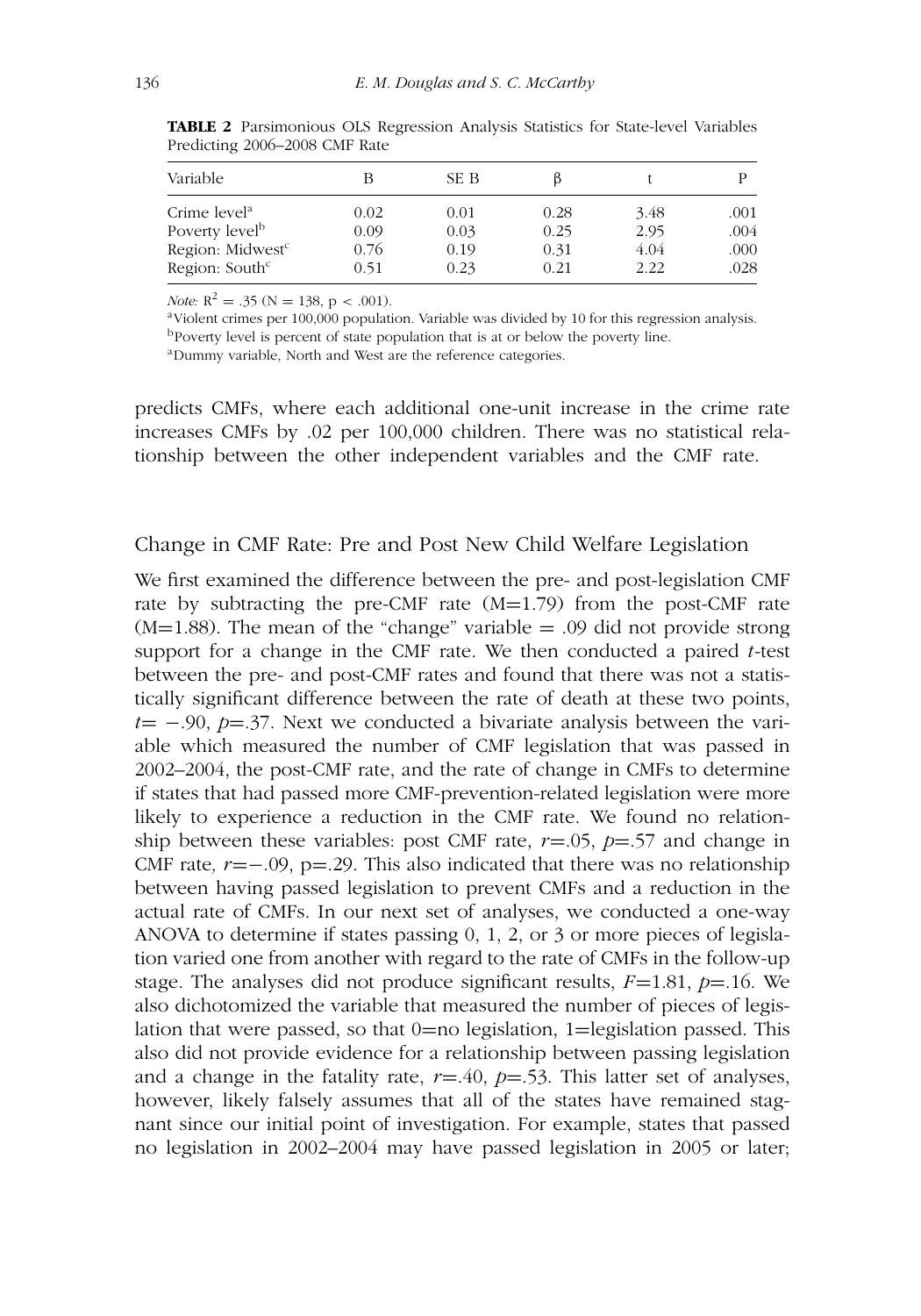or, states that passed one piece of legislation in 2004 may have passed ive pieces of legislation in 2005 or later. Thus, we parceled out only the states that had passed legislation in 2002–2004 and conducted a paired *t*-test for the pre- and post- CMF rates. The results did not provide evidence for any change between the pre-  $(2001–2003)$  and post-  $(2006–2008)$  years,  $t = .26$ , *p*=.80.

### **DISCUSSION**

This study investigated state-level influences on CMFs and examined whether states that passed more CMF-related legislation in 2002–2004 were able to reduce their fatality rates four years later in 2006–2008. The results indicate that with regard to the CMF rate, there was no difference between states that passed legislation and states that did not.

### Predictors of Child Maltreatment Fatalities

We found that a number of variables are predictors of CMFs. For each additional 1% of the population that lives in poverty, the CMF rate increases by .09 per 100,000 children; the rates for the Midwest and South are .76 and .51 units higher per 100,000 children than in the North and West. These findings are striking given that the mean CMF rate nationwide is 2.33 per 100,000 children (U.S. Department of Health & Human Services, 2010) and that it increased .43 points between 1990 (U.S. Department of Health & Human Services, 1998) and 2008. The relationship between poverty, social context, and CMF has been established at the individual (Levine et al., 1994) and societal levels in previous research (Straus, 1987).

As noted in the introduction to this article, there is limited research on the macro-level characteristics that are related to CMFs. One study did examine crime as a factor that was potentially related to infant and toddler homicide. Using data from 1960–1980, Straus (1987) found that states with higher levels of crime had higher rates of homicides related to toddlers, but not infants. The findings of our study are consistent with Straus' findings concerning the positive relationship between crime and CMFs.

Straus and colleagues (Burns & Straus, 1987; Straus, 1987) found that states and nations with higher levels of impoverishment and lower levels of spending on social programs had higher rates of fatalities. Our findings with regard to spending on child welfare did not support this previous research. The results of this study are, however, consistent with other research on homicide rates in general, which find that higher rates of poverty are associated with higher rates of homicide (Levitt, Lochner, & Gruber, 2001; Miller, Azrael, & Hemenway, 2002).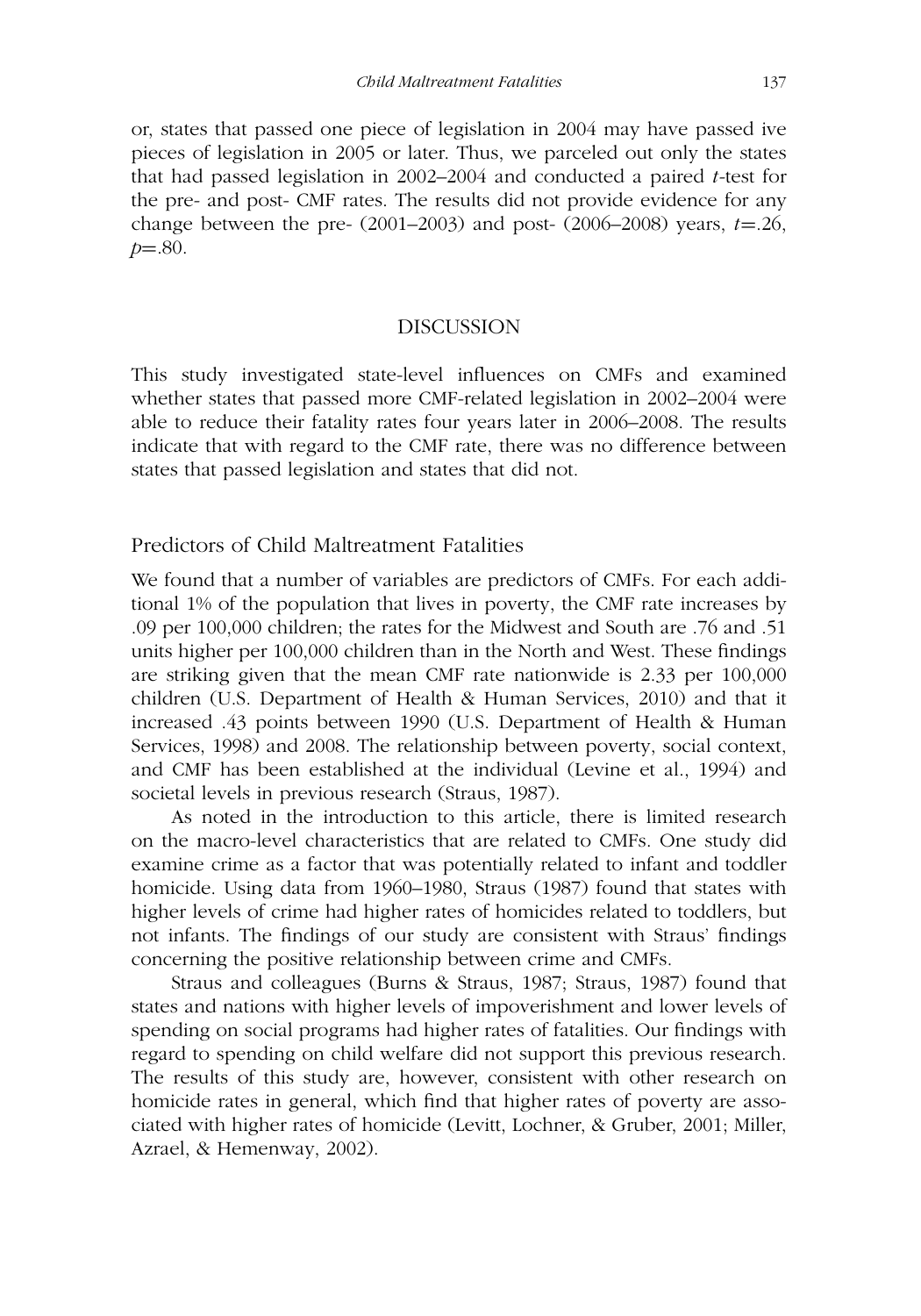We also found higher rates of CMFs in the South and Midwest portions of the United States. We did not find any difference between the North and West. Limited research has addressed regional differences in child maltreatment in the United States, but that research is several decades old (Gelles, 1978). A body of research has examined attitudes about corporal punishment in the United States. This research indicated significantly higher levels of support for physical discipline in the south (Flynn, 1994). Homicide rates in general tend to be higher in the southern region of the nation. This has been attributed to a culture that is more embracing of violent behaviors and practices (McCall et al., 1992; Nisbett, Polly, Lang, Ruback, & Weiner, 1995; Papadopoulos et al., 2009). Some research, however, found comparable levels of homicide between the South and West (O'Carroll & Mercy, 1989). There is limited research concerning higher levels of homicide in the Midwest, but one study did find elevated rates on homicide in the Midwest as compared to the North (Matthews, Maume, & Miller, 2001).

# Assessing Efficacy of Legislation to Prevent Child Maltreatment Fatalities

We found that there was no change in the fatality rate between states that implemented prevention-based legislation and those that did not. In our first study (Douglas, 2009) we concluded that state legislators had acted rationally; high levels of media attention to CMFs led to the passage of more CMF-related legislation, even in the face of other controls, such as the CMF rate. Our analyses, however, do not confirm our former conclusions of a rationally based process. Passing new child welfare policy that is related to preventing CMFs did not influence the CMF rate.

### Limitations

This study has several limitations. First, this study provides only a partial explanation of the factors associated with CMFs. Our sample contained data for three-year periods. It is possible that the conclusions would have been stronger with a larger sample size, especially as not all states systematically report maltreatment fatalities to the federal government. Second, this study only assessed a four-year follow-up to the original study (Douglas, 2009); the findings may be different if we repeat this study in several years. Third, our original study (Douglas, 2009) examined child welfare policies *related* to CMFs, not all of which closely tied to prevention. For example, legislation might have called for an increase in funding for child fatality review teams, and while such review teams work on prevention, it would likely take longer than four years for such funding to have a direct effect on the CMF rate. Finally, one possible methodological limitation is in regard to our dependant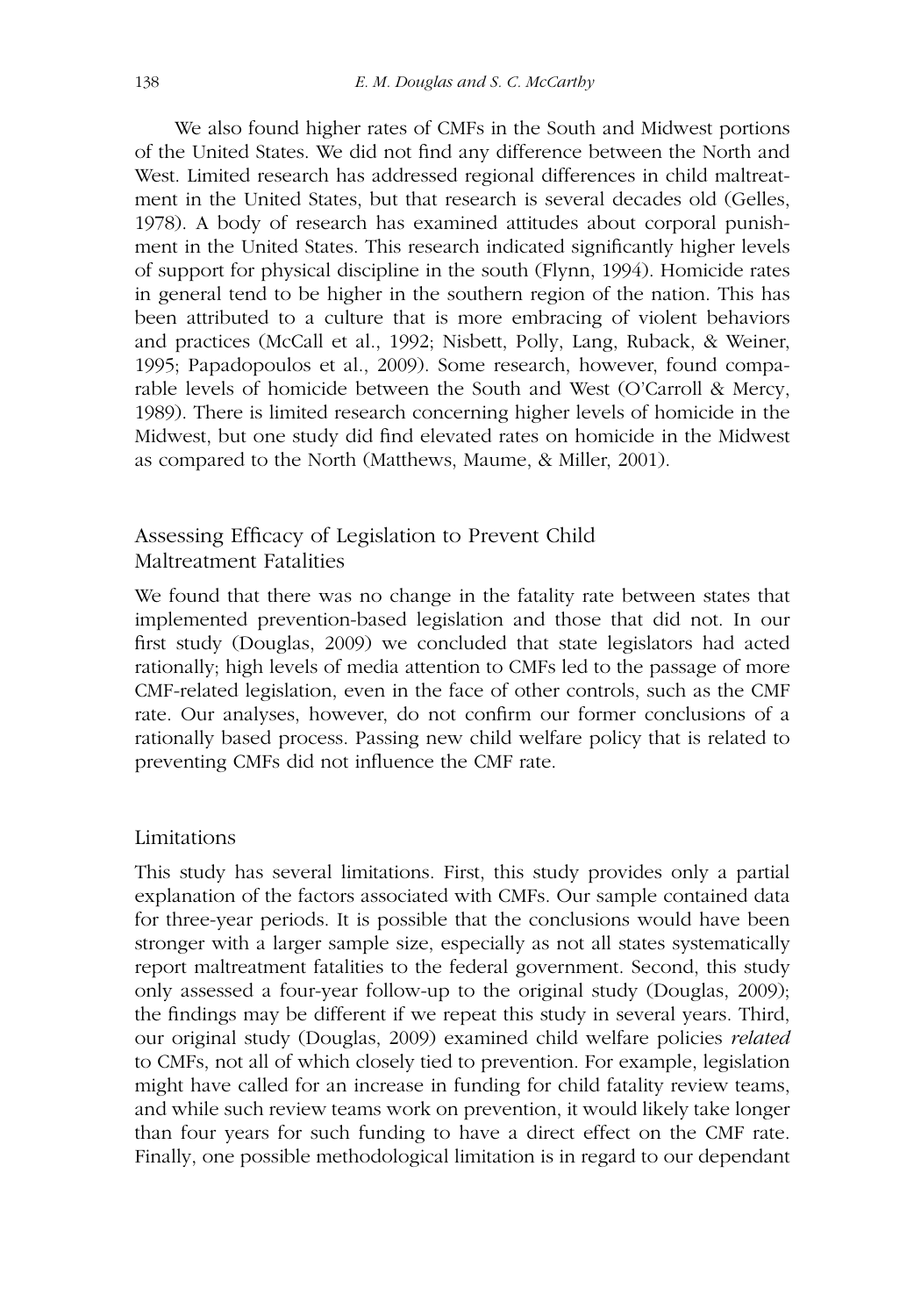variable, the rate of CMF per state. The data used for this variable were taken from reports by the U.S. Department of Health and Human Services, Administration for Children and Families. Since the data in these reports are comprised of maltreatment fatalities substantiated by state child protective service agencies, maltreatment fatalities unknown to CPS (child protection services) agencies are not reflected in these reports. Further, some states have different measures for CMFs; nonetheless, this is the only nationwide data on CMFs.

#### Implications for Policy and Practice

The findings of this study have important implications for policy and practice. The results of our first set of analyses point strongly to the association between measures of social context and children's deaths, which provides support for the importance of poverty-elimination or poverty reduction programs (Eamon, Wu, & Zhang, 2009; Lichter & Eggebeen, 1994; Mahoney, 2006; Owens, 2005; Shobe & Boyd, 2005) and crime prevention programs (McSkimming & Berg, 2008; Organ, 2005; Papadopoulos et al., 2009; Reynolds, Temple, & Ou, 2010; Sampson, Eck, & Dunham, 2010). Our findings indicate that as poverty and crime increase, so do CMFs and as poverty and crime decrease, fewer children die from maltreatment. In fact Table 1, which rank orders the mean CMF rate among the states in the nation supports this conclusion. Those states with the highest levels of CMFs, generally speaking, tend to be states with higher levels of poverty and crime. Thus, if poverty and crime are positively related to children's deaths, and are positively related to one another, lowering these two social problems may go a long way toward reducing the rate of CMFs.

Our results do not find a link between state-level policy action in child welfare and improved outcomes for children, as measured by the rate of CMFs. We found that policy action produced desired results in our initial study (Douglas, 2009) in terms of creating new CMF-related legislation, but that in our follow-up period, no fewer children were dying in states that took legislative action. The vast majority of state policy that is enacted is not evaluated for effectiveness. Child welfare policy is no exception (Gelles, 2001). The child welfare profession is especially susceptible to ideological movements that are implemented without the checks and balances of research and evaluation (Gelles, 2000). There are some exceptions to this practice, which may indicate an increased level of rigor is being brought to child welfare policy practice (Colyer & Plein, 2009; D'Andrade, 2009; D'Andrade & Berrick, 2006). The CMF rate has remained constant, or has increased over the past several decades, even when other forms of maltreatment have declined (Jones & Finkelhor, 2003; Jones, Finkelhor, & Halter, 2006; Jones, Finkelhor, & Kopiec, 2001). This may reflect the increased attention to this phenomenon, or may represent actual increases in CMFs. We recommend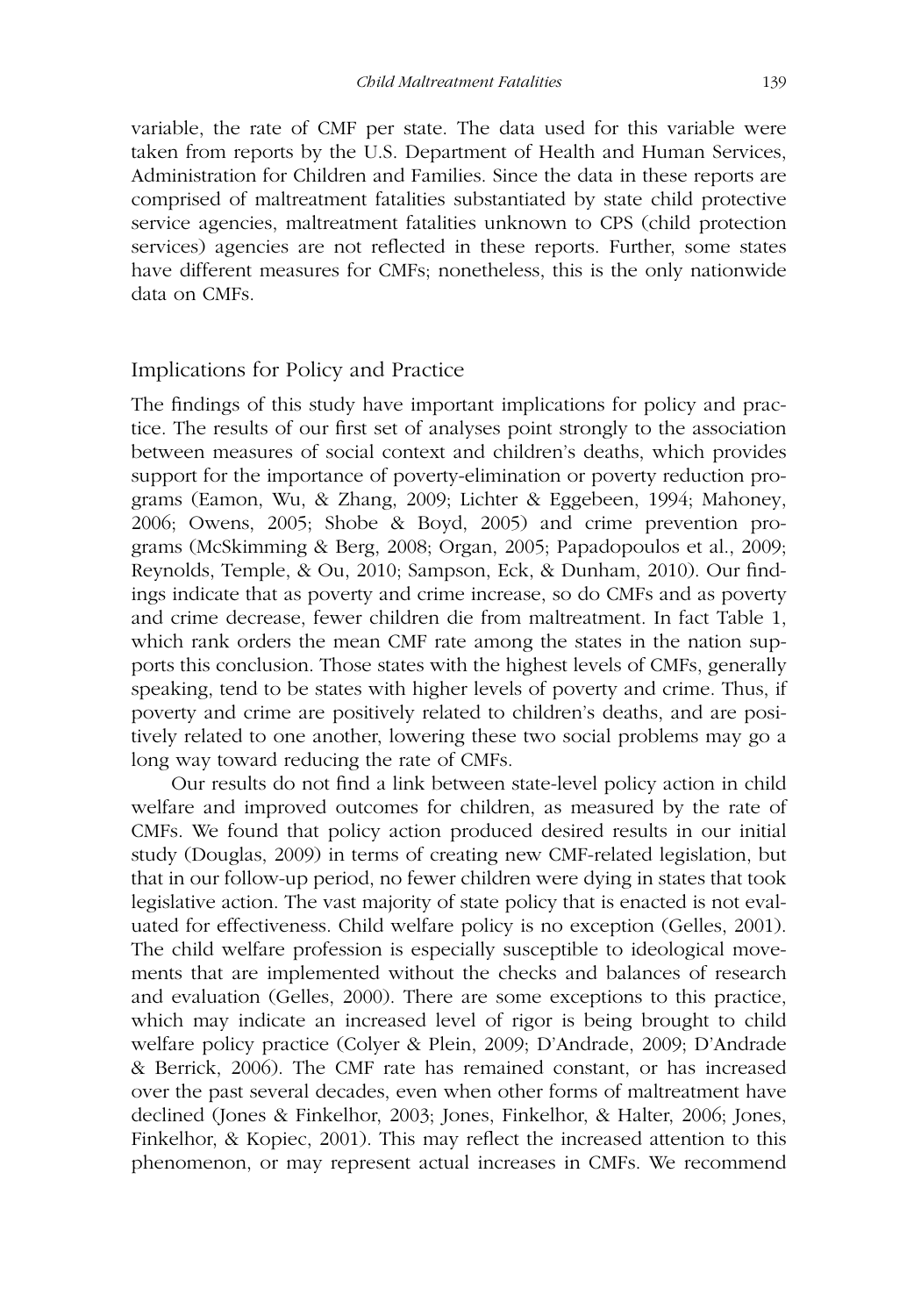repeating this study in the future when more time has passed since the implementation of new legislation. In closing, we support continued efforts toward better understanding factors related to CMFs and in the evaluation of child welfare policy.

#### **REFERENCES**

- Anderson, R., Ambrosino, R., Valentine, D., & Lauderdale, M. (1983). Child deaths attributed to abuse and neglect: An empirical study. *Children and Youth Services Review*, *5*, 75–89.
- Barthel, J. (1992). Family preservation, values and beliefs. *Youth Policy* (October*/*November), 32–36.
- Beveridge, J. (1994). Analysis of Colorado child maltreatment fatalities. *Colorado's Children*, *13*(2), 3–6.
- Brennan, G. (2001). Five rational actor accounts of the welfare state. *Kyklos*, *54*(2*/*3), 213–233.
- Burns, N. M., & Straus, M. A. (1987). *Cross-National Differences in Corporal Punishment, Infant Homicide, & Socioeconomic Factors*. Family Research Laboratory, University of New Hampshire. Durham, NH. Retrieved from http:// www.unh.edu/frl/cbb.htm
- Colyer, C. J., & Plein, L. C. (2009). The multidisciplinary misnomer: A West Virginia case study of multidisciplinary treatment teams in child welfare. In E. M. Douglas (Ed.), *Innovations in child and family policy: Multidisciplinary research and perspectives on strengthening children and their families* (pp. 97–116). Lanham, MD: Lexington Books.
- D'Andrade, A. (2009). Exploring the effects of California's shortened reunification timeframes for children under three. In E. M. Douglas (Ed.), *Innovations in child and family policy: Multidisciplinary research and perspectives on strengthening children and their families* (pp. 83–96). Lanham, MD: Lexington Books.
- D'Andrade, A., & Berrick, J. D. (2006). When policy meets practice: The untested effects of permanency reforms in child welfare. *Journal of Sociology & Social Welfare*, *33*(1), 31–52.
- Douglas, E. M. (2005). Child maltreatment fatalities: What do we know, what have we done and where do we go from here? In K. Kendall-Tackett & S. Gaicomoni (Eds.), *Child victimization* (pp. 4.1–4.18). Kingston, NJ: Civic Research Institute.
- Douglas, E. M. (2009). Media coverage of child maltreatment fatalities: Does it result in state legislative change intended to prevent future fatalities? *Journal of Policy Practice*, *8*(3), 224–239.
- Douglas, E. M., & Cunningham, J. M. (2008). Recommendations from child fatality review teams: Results of a U.S. nationwide exploratory study concerning maltreatment fatalities and social service delivery. *Child Abuse Review*, *17*(5), 331–351.
- Eamon, M. K., Wu, C.-F., & Zhang, S. (2009). Effectiveness and limitations of the earned income tax credit for reducing child poverty in the United States. *Children and Youth Services Review*, *31*(8), 919–926.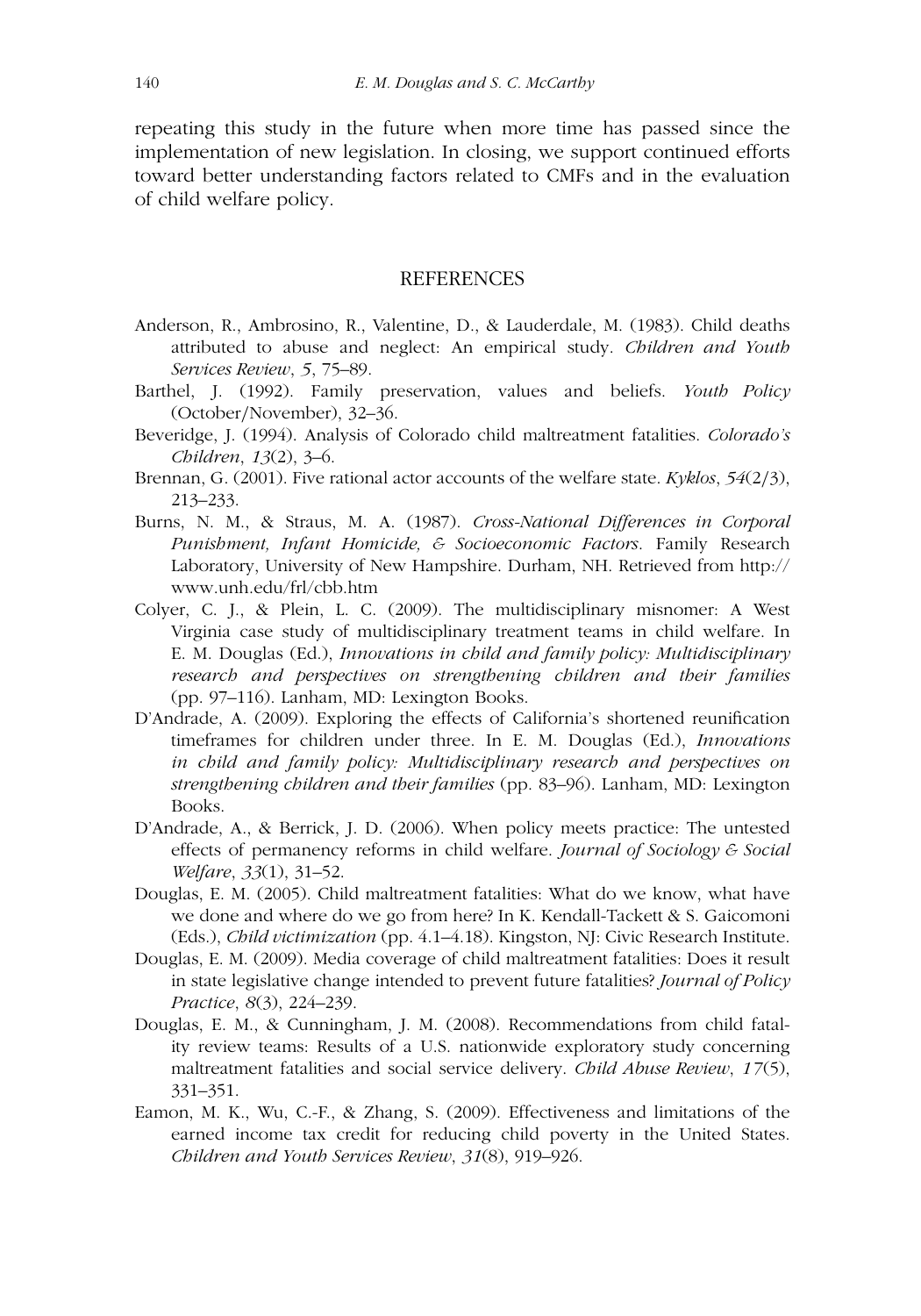- Erickson, P. E. (2000). Federal child abuse and child neglect policy in the United States since 1974: A review and critique. *Criminal Justice Review*, *25*(1), 77–92.
- Flynn, C. P. (1994). Regional differences in attitudes toward corporal punishment. *Journal of Marriage & Family*, *56*, 314–324.
- Gainsborough, J. F. (2009). *Scandals, lawsuits, and politics: Child welfare policy in the United States*. *State Politics & Policy Quarterly*, *9*(3), 325–355.
- Gelles, R. J. (1978). Profile of violence towards children in the United States. *American Journal of Orthopsychiatry*, *48*(4), 580–592.
- Gelles, R. J. (1996). *The book of David: How preserving families can cost children's lives*. New York, NY: Basic Books.
- Gelles, R. J. (2000). How evaluation research can help reform and improve the child welfare system. In S. K. Ward & D. Finkelhor (Eds.), *Program evaluation and family violence research* (pp. 7–28). Binghamton, NY: The Haworth Maltreatment & Trauma Press.
- Gelles, R. J. (2001). Family preservation and reunification: How effective a social policy? In S. O. White (Ed.), *Handbook of youth and justice* (pp. 367–376). New York, NY: Kluwer Academic*/*Plenum Publishers.
- Graham, A. T., & Zelikow, P. D. (1999). The essence of decision: The rational actor model. *Cultures and Conflict*, *36*(Winter*/*Spring), 11–77.
- Hartman, A. (1993). Family preservation under attack. *Social Work*, *38*(5), 509–512.
- Herman-Giddens, M. E., Brown, G., Verbiest, S., Carlson, P. J., Hooten, E. G., Howell, E., Butts, J. D. (1999). Underascertainment of child abuse mortality in the United States. *JAMA*, *282*(5), 463–467.
- Herman-Giddens, M. E., Smith, J. B., Mittal, M., Carlson, M., & Butts, J. D. (2003). Newborns killed or left to die by a parent: A population-based study. *JAMA*, *289*(11), 1425–1429.
- Johnson, M. B., Baker, C., & Maceira, A. (2001). The 1997 Adoption and Safe Families Act and parental rights termination consultation. *American Journal of Forensic Psychology*, *19*(3), 15–28.
- Jones, L. M., & Finkelhor, D. (2003). Putting together evidence on declining trends in sexual abuse: A complex puzzle. *Child Abuse & Neglect*, *27*(2), 133–135.
- Jones, L. M., Finkelhor, D., & Halter, S. (2006). Child maltreatment trends in the 1990s: Why does neglect differ from sexual and physical abuse? *Child Abuse & Neglect*, *11*(2), 107–120.
- Jones, L. M., Finkelhor, D., & Kopiec, K. (2001). Why is sexual abuse declining? A survey of state child protection administrators. *Child Abuse & Neglect*, *25*(9), 1139–1158.
- Kadushin, A. (1976). Child welfare services past and present. *Journal of Clinical Child Psychology*, *5*(3), 51–55.
- Kunz, J., & Bahr, S. J. (1996). A profile of parental homicide against children. *Journal of Family Violence*, *11*(4), 347–362.
- Levine, M., Freeman, J., & Compaan, C. (1994). Maltreatment-related fatalities: Issues of policy and prevention. *Law & Policy*, *16*(4), 449–471.
- Levitt, S. D., Lochner, L., & Gruber, J. (2001). The determinants of juvenile crime. In J. Gruber (Ed.), *Risky behavior among youths: An economic analysis* (pp. 327–373). Chicago, IL: University of Chicago Press.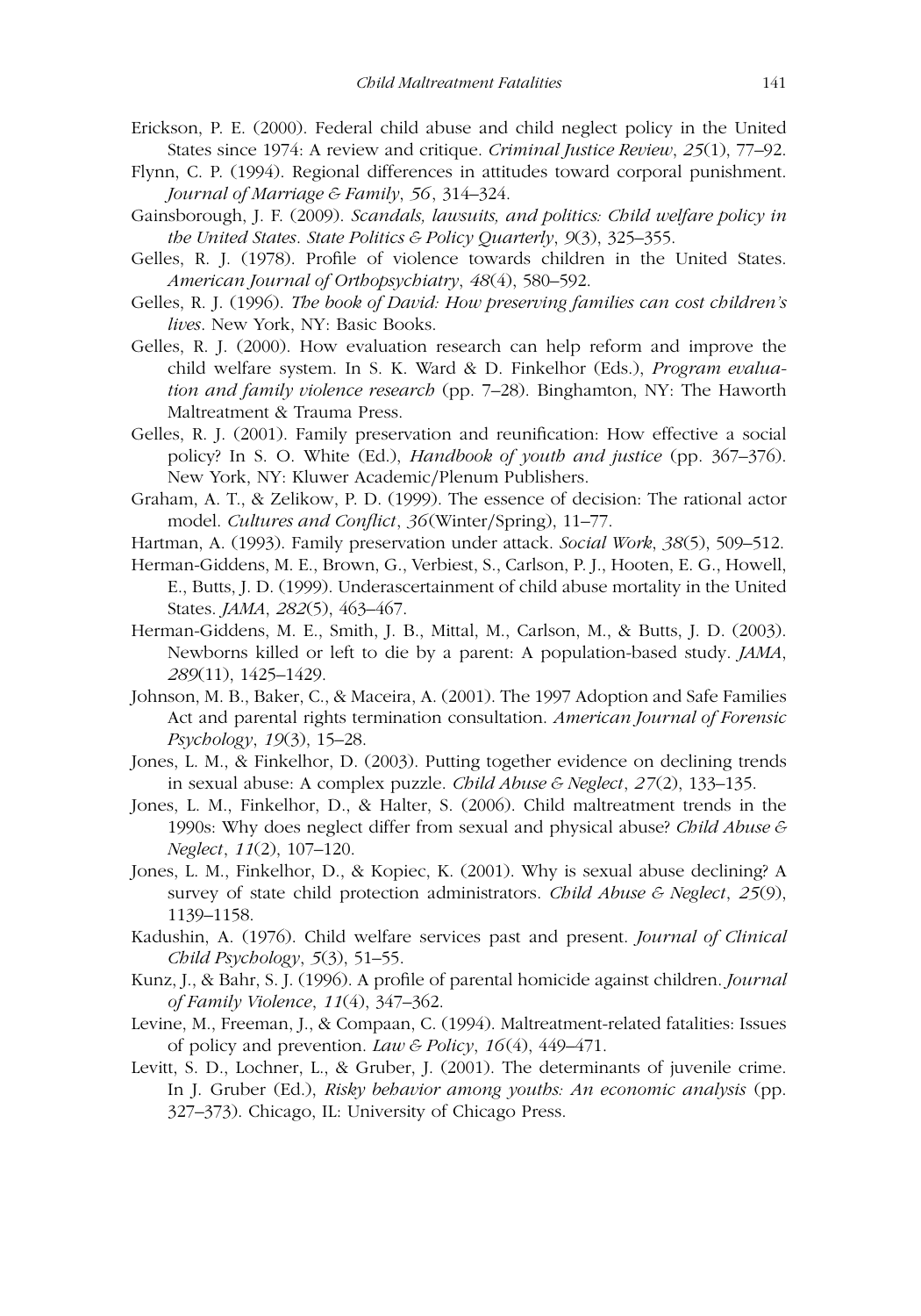- Lichter, D. T., & Eggebeen, D. J. (1994). The effect of parental employment on child poverty. *Journal of Marriage & Family*, *56*(3), 633–645.
- Linksy, A. S., & Straus, M. A. (1986). *Social stress in the United States: Links to regional patterns in crime and illness*. Dover, MA: Auburn House Publishing Company.
- Lucas, D. R., Wezner, K. C., Milner, J. S., McCanne, T. R., Harris, I. N., Monroe-Posey, C., Nelson, J. P. (2002). Victim, perpetrator, family, and incident characteristics of infant and child homicide in the United States Air Force. *Child Abuse & Neglect*, *26*, 167–186.
- Mahoney, T. M. (2006). An asset-based approach to poverty reduction. *Social Development Issues*, *28*(2), 1–10.
- Matthews, R. A., Maume, M. O., & Miller, W. J. (2001). Deindustrialization, economic distress, and homicide rates in midsized rustbelt cities. *Homicide Studies*, *5*(2), 83–113.
- McCall, P. L., Land, K. C., & Cohen, L. E. (1992). Violent criminal behavior: Is there a general and continuing influence of the South? *Social Science Research*, *21*(3), 286–310.
- McSkimming, M. J., & Berg, B. L. (2008). Motivations for citizen involvement in a community crime prevention initiative: Pennsylvania's TIP (turn in a poacher) program. *Human Dimensions of Wildlife*, *13*(4), 234–242.
- Meyers, L. S., Gamst, G., & Guarino, A. J. (2006). *Applied multivariate research: Design and interpretation*. Thousand Oaks, CA: Sage Publications.
- Miller, M., Azrael, D., & Hemenway, D. (2002). Rates of household firearm ownership and homicide across U.S. regions and states, 1988–1997. *American Journal of Public Health*, *92*(12), 1988–1993.
- Murphy, P. (1997). *Wasted: The plight of America's unwanted children*. Chicago, IL: Ivan R. Dee Publisher.
- National Child Abuse and Neglect Data System. (2000, October 29, 2003). National child abuse and neglect data system (NCANDS) glossary, from http://www.acf.dhhs.gov/programs/cb/dis/ncands98/glossary/glossary.pdf
- Nisbett, R. E., Polly, G., Lang, S., Ruback, R. B., & Weiner, N. A. (1995). Homicide and U.S. regional culture. *Interpersonal violent behaviors: Social and cultural aspects*. (pp. 135–151). New York, NY: Springer Publishing Co.
- O'Carroll, P. W., & Mercy, J. A. (1989). Regional variation in homicide rates: Why is the West so violent? *Violence and Victims*, *4*(1), 17–25.
- Organ, J. (2005). Crime-mapping in crime prevention partnerships: Drivers and inhibitors. *Crime Prevention and Community Safety*, *7*(1), 19–29.
- Overpeck, M. D., Trumble, A. C., Berendes, H. W., & Brenner, R. A. (1999). "Risk factors for infant homicide in the United States": Reply. *The New England Journal of Medicine*, *340*(11), 895–896.
- Owens, M. L. (2005). Congregations in low-income neighborhoods and the implications for social welfare policy research. *Nonprofit & Voluntary Sector Quarterly*, *34*(3), 316–339.
- Papadopoulos, F. C., Skalkidou, A., Sergentanis, T. N., Kyllekidis, S., Ekselius, L., & Petridou, E. T. (2009). Preventing suicide and homicide in the United States: The potential benefit in human lives. *Psychiatry Research*, *169*(2), 154–158.
- Reynolds, A. J., Temple, J. A., & Ou, S.-R. (2010). Preschool education, educational attainment, and crime prevention: Contributions of cognitive and non-cognitive skills. *Children and Youth Services Review*, *32*(8), 1054–1063.